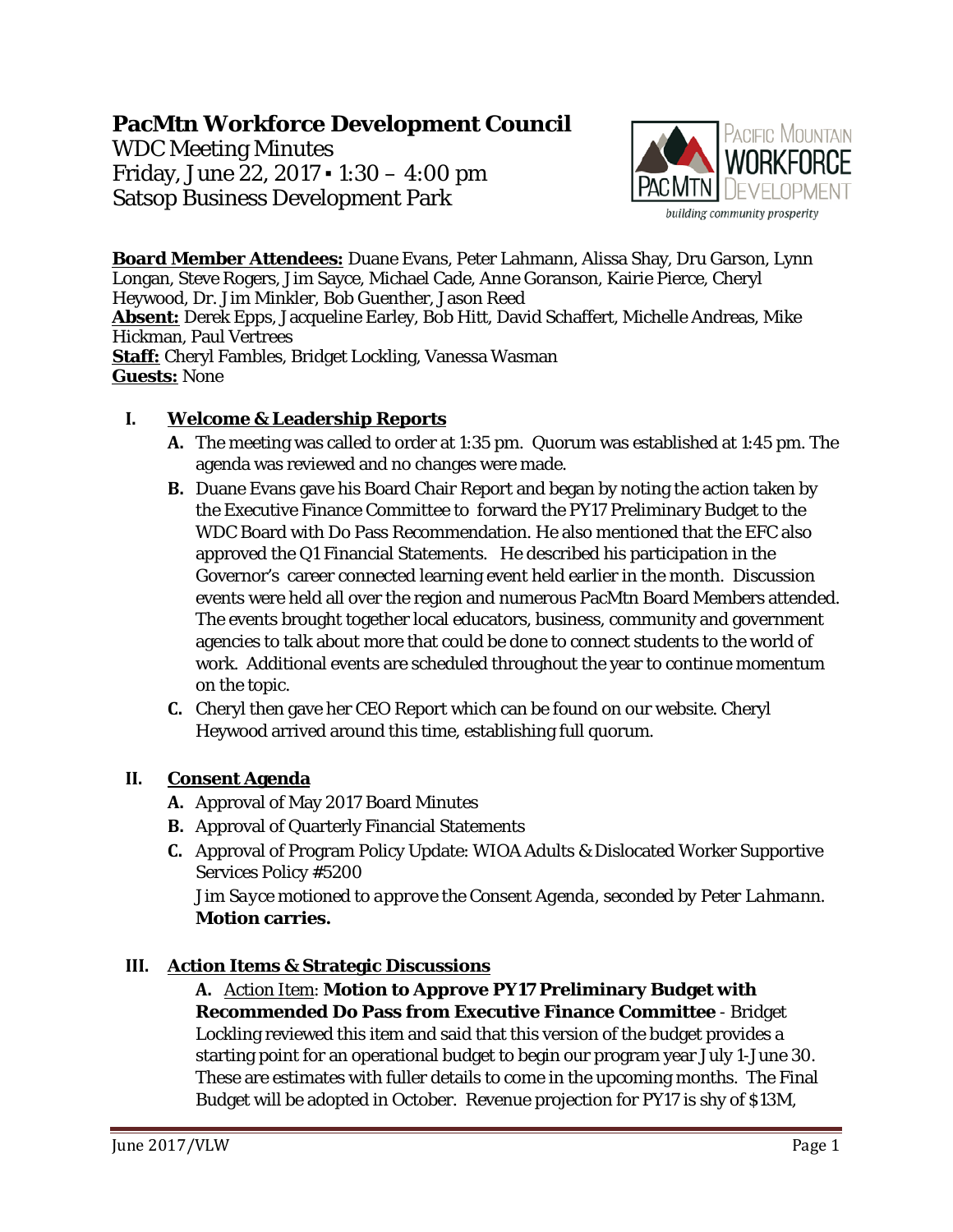however this is without knowing actual WIOA Formula Fund allocationsfor PY17. We used an earlier projection provided by ESD and are hopeful it does not vary too much. Bridget highlighted the expiration of grants as well as the start of new grant funding that are placemarked until all programs are fully developed. The proposed budget reflects a progressive and thoughtful way to continue fulfilling our requirements and delivering quality services to the region. The Board also discussed impending cuts to WIOA that may not show until 2018. *Jim Minker motioned to approve the PY17 Preliminary Budget, seconded by Bob Gunther.* **Motion carries.**

## **IV. Committee & Task Force Updates**

**A.** Action Item: **Motion to Approve Youth & Specialized Populations Committee Merger and Modification to WDC By-Laws.** Kairie Pierce reported on this merge and explained the decision to merge the committees was because of an overlap of the demographics of the two populations. By-laws changes were reviewed and there was not a great deal of discussion on this item. *Lynn Longan motioned to approve the Youth & Specialized Populations Committee Merger and Modification to WDC By-Laws, seconded by Bob Gunther.* **Motion carries.**

Cheryl Heywood reported on the One Stop Committee mentioning that the group will be reviewing the application packets for the affiliate and comprehensive site and conduct site visits. Partners and interested stakeholders are meeting and discussing how they want to proceed. Staff are continuing to work on the evaluation process for certification.

Kairie Pierce shared the next Youth Services committee before the merger with Special Populations will be on July 11th. No further updates.

Duane Evans shared the Industry Sector Task Force has initiated a focus on the hospitality sector. A hospitality employer roundtable, led by Dru Garson and former Board Member Tiffany Turner is scheduled on July 11. This Taskforce may want to consider redesign of efforts to encompass work -by sector or by issues important to regional employers i.e. childcare crisis, finding adequate employees for rural and/or physically challenging work.

## **V. Board Learning Feature Topic** –

## **Overview of DSHS Economic Services Administration featuring Jason Reed, WDC Board Member & Community Services Division**

**Administrator.** Jason's presentation gave Board members a brief overview of services offered through the Dept. of Social and Health Services (DSHS), with a more detailed description of services available through the Community Services Division (CSD) of DSHS. Information about the Community Service Field Office operations was also shared. Information was also provided regarding Temporary Assistance for Needy Families (TANF) program eligibility determination, WorkFirst participation requirements and how the TANF program is associated with WIOA.